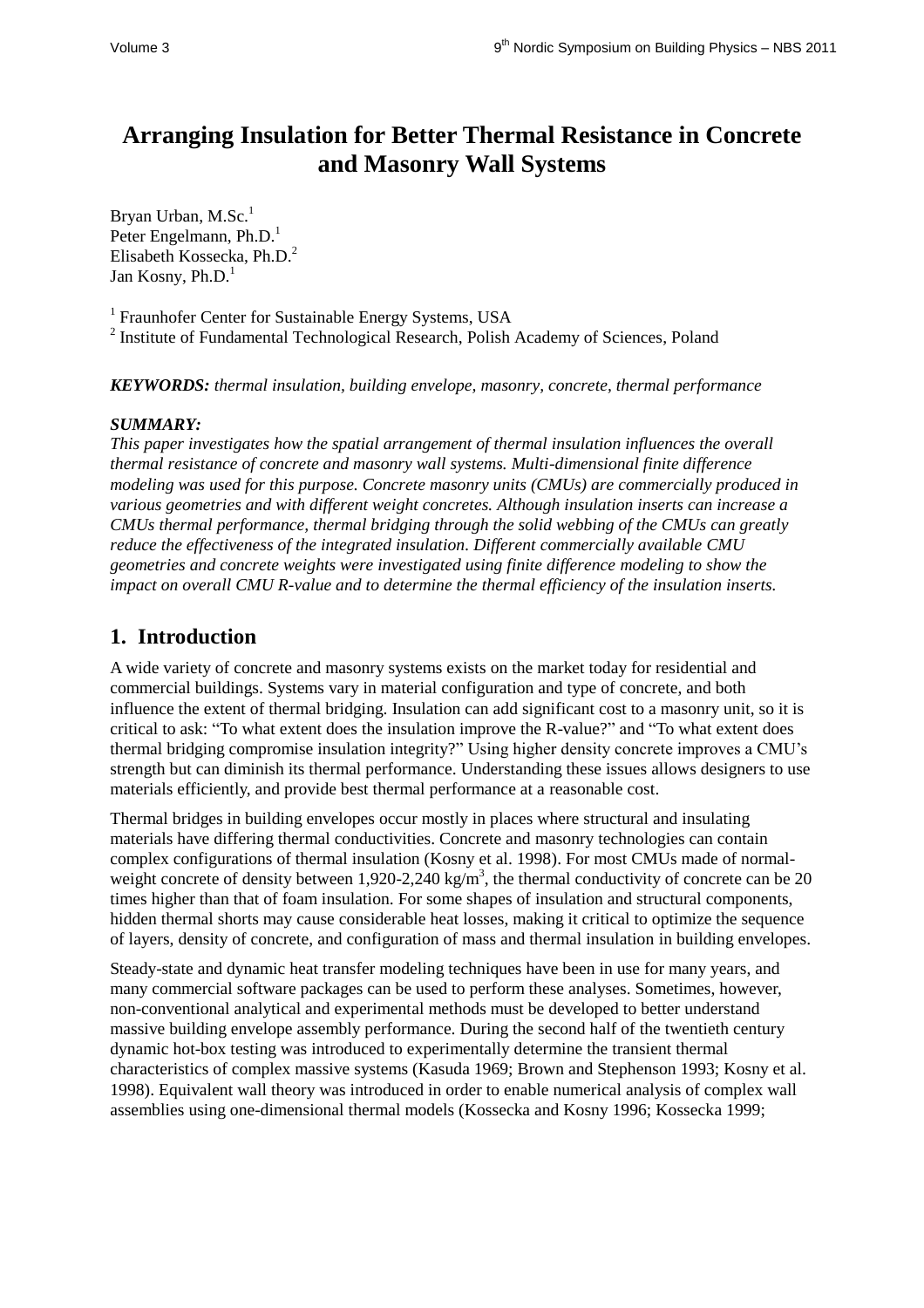Kosny et al. 2001). Several energy codes, including Model Energy Code 1995, ASHRAE Standard 90.2, and IECC 2006, have already started to incorporate some energy performance data for massive wall configurations (CABO 1995, ASHARE 1993, ICC 2006).

Typically, wall R-value measurements are carried out by the hot-box apparatus such as the one described in ASTM C1363 (2005). The best-known historical hot-box test data for concrete and masonry walls can be found in (Valore 1988; Van Geem 1986; and James 1990) and in the ORNL wall material database (Kosny and Christian 1993). This paper analyzes detailed R-value simulations performed for several types of commercially available CMUs. Structural optimizations were not performed.

### **2. Steady State Thermal Performance of Concrete Masonry Units**

Concrete masonry units (CMUs) are available in a variety of configurations. Some are simple and consist of only a single material, while others have interlocking paths of structural and insulating materials. In this paper we investigate simple two-core hollow block CMUs, common in the U.S., and more advanced multicore and interlocked CMUs, common in Europe. Steady-state simulations were used to analyze heat flow through walls made of different types of CMUs. The finite difference program, HEATING-7.3 (ORNL) used in this study was validated against the hot-box results from masonry and frame systems (Kosny and Syed 2004).

Six types of 12 in. (300 mm) thick CMUs – FIG 1 – were studied, including solid-block, two-core hollow block, cut-web block, multicore block, solid block with interlocking insert, and solid block with serpentine insulation insert; dimensions are given in Table 1.



*FIG 1. Schematics of six types of CMUs used in thermal performance analysis.*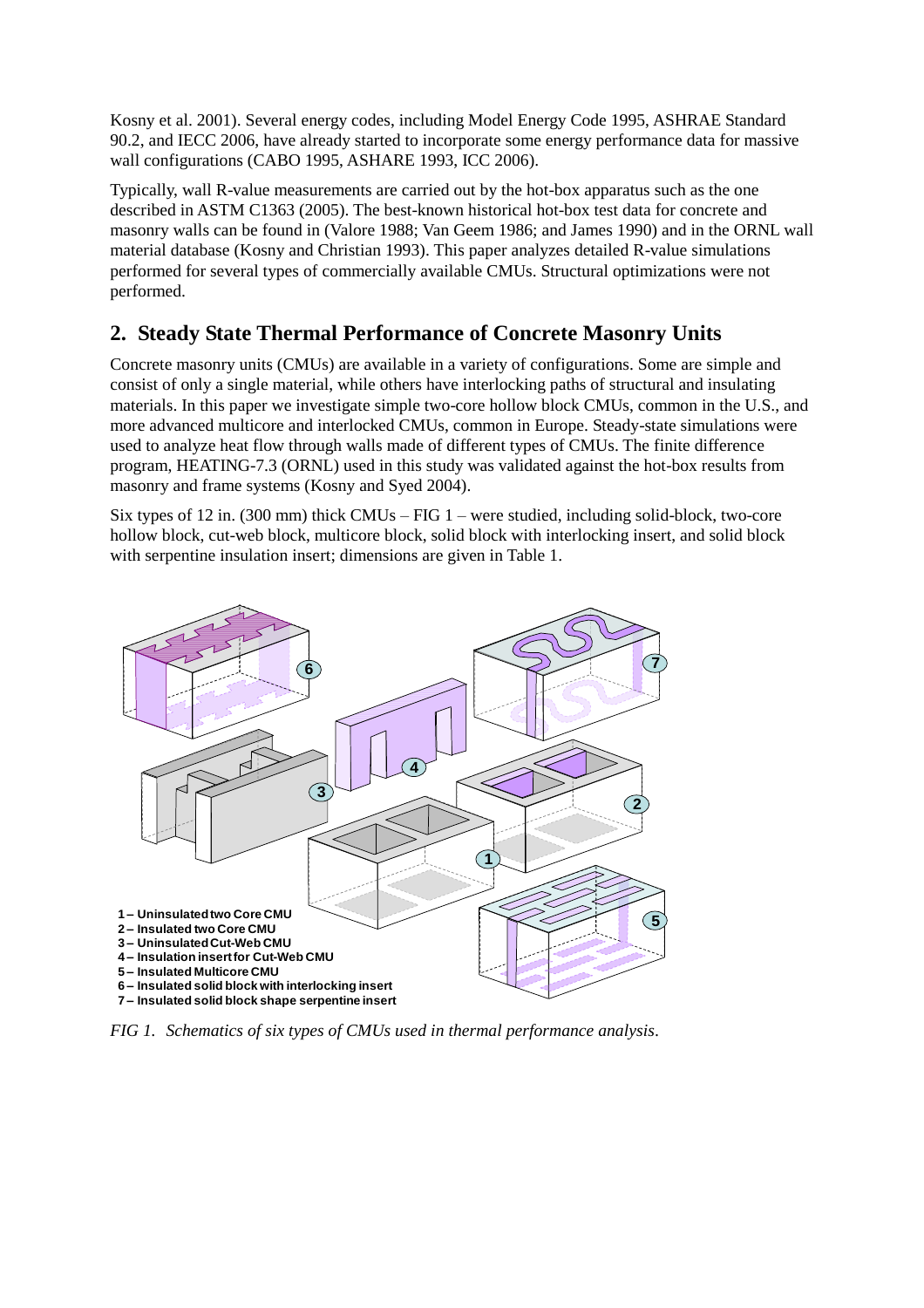| CMU type                                  | Side walls |         | Concrete webs               |        | Insulation insert |        | Web height<br>reduction |        |
|-------------------------------------------|------------|---------|-----------------------------|--------|-------------------|--------|-------------------------|--------|
| two core                                  | 1.75       | (44.5)  | 1.75                        | (44.5) | 1.88              | (47.8) |                         |        |
| cut-web                                   | 1.75       | (44.5)  | 2.00                        | (51.0) | 2.50              | (63.5) | 3.00                    | (76.0) |
| multicore                                 | 1.50       | (38.0)  | 1.50                        | (38.0) | 2.00              | (51.0) |                         |        |
| solid CMU with<br>serpentine insulation   | 2.00       | (51.0)  | 2.50                        | (63.5) | 1.70              | (43.2) |                         |        |
| solid CMU with<br>interlocking insulation | 4.00       | (102.0) | 1 in. tongue $\&$<br>groove |        | 2.00              | (51.0) |                         |        |

*TABLE 1. Dimensions for analyzed 12 x 16 x 8 in. (300 x 400 x 200 mm) CMUs. Units: in. (mm).*

Understanding the tradeoff between CMU strength and thermal bridging is important. Higher density concrete tends to have more compressive strength than lightweight concrete, but lightweight concrete has a higher thermal resistivity. Solid CMUs are normally produced with lightweight concretes. The R-value for a solid 12 in. (300 mm) thick CMU made of lightweight concrete ranges from 0.8-1.7  $m^2$ ·K/W.

Using 3D finite difference calculations, the R-value was computed as a function of concrete resistivity for all six types of CMUs, some both with and without insulation, according to winter boundary conditions defined in ASHRAE (2009 Ch.26, Table 1). All cases were simulated for 12 in. (300mm) thick CMUs. All insulation inserts were assumed to have the same thermal resistivity of 27.7 m·K/W. Thermal resistances for each CMU were calculated for five different values of concrete thermal resistivity: 1.32, 1.94, 2.77, 4.09, 5.96 m·K/W). These values approximately correspond, respectively to the following densities of concrete: 1,920; 1,600; 1,280; 980; and 640 kg/m<sup>3</sup> (ASHRAE 1993). The relationship between concrete density and thermal resistivity is shown in FIG 2 for various types of concrete. Note that foam insulation inserts have a thermal resistivity of about 28 m·K/W, which is 4 to 14 times higher than lightweight concretes and up to 60 times higher than normal weight concretes.

#### **Resistivity [m·K/W]**



*FIG 2. Concrete thermal resistivity vs. density (ASHRAE 2009). Foam insulation inserts are far more resistive at about 28 m·K/W.*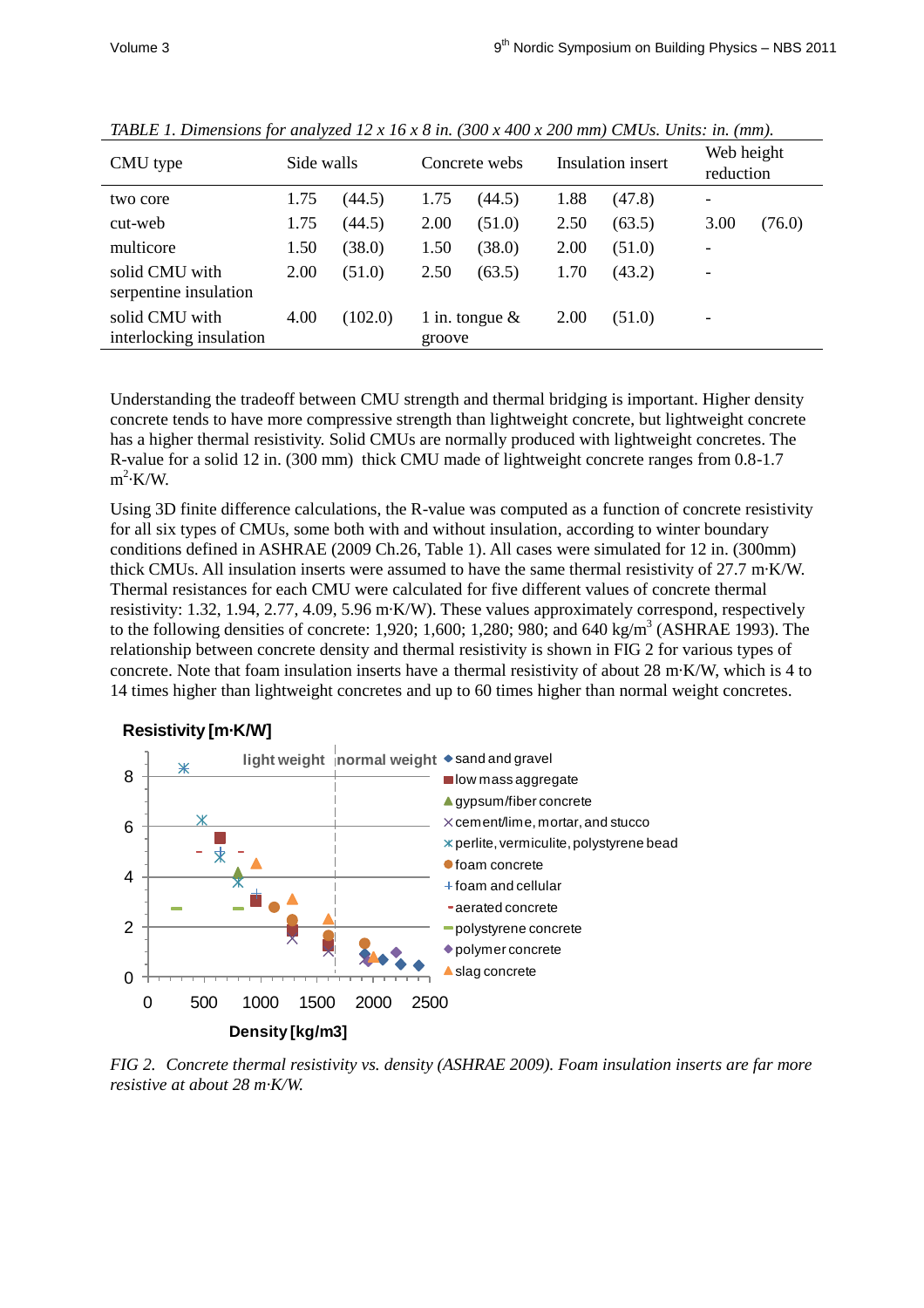As shown in FIG 3, the thermal performance of two-core units made of normal density concretes is very low; for an uninsulated 12 in. (300 mm) thick unit, the R-value is below 0.35 m<sup>2</sup> K/W. For insulated units made of normal density concrete, the R-value remains well below  $0.62 \text{ m}^2 \cdot \text{K/W}$ . Since foam inserts are located in air cavities portioned by highly conductive concrete webs, they cannot notably reduce negative effects of thermal shorts generated by the transverse webs. If two-core units are made of lightweight concretes (not a common practice in the U.S.), their R-values may be higher: about 0.7 m<sup>2</sup> K/W for uninsulated CMUs, and 1.4 m<sup>2</sup> K/W for insulated units.

Cut-web CMUs were designed to reduced heat losses caused by transverse concrete webs in two-core units. FIG 3 shows that the increase in thermal resistance caused by 40% concrete web reduction is minimal for units made of normal density concretes: a comparison of R-value between insulated twocore and cut-web units shows less than R-0.35  $m^2$  K/W difference. For the insulated 12 in. thick cut-web unit made of normal density concrete, the R-value is below  $0.95 \text{ m}^2$  K/W. R-values of the cut-web units made of lightweight concrete could exceed R-1.94 m<sup>2</sup>·K/W.



*FIG 3. Simulated R-values of concrete masonry units with different insulation configurations and the dependence on the concrete R-value. Normal weight concrete is represented by the two left-most shape markers.*

As shown in FIG 3, for multicore units made of normal density concretes, the R-value of an uninsulated 12 in. (300 mm) thick unit is below 0.62 m<sup>2</sup> $\cdot$ K/W and for an insulated unit it is about 1.2 m<sup>2</sup> K/W. It is interesting that the R-value of the uninsulated multicore units is about equal to that of the insulated two-core unit. For insulated multicore units made of lightweight concrete, the R-value could exceed  $3.35 \text{ m}^2$ ·K/W.

Solid blocks with interlocking insulation inserts are usually made of lightweight concretes. As shown in FIG 3, for solid units with integral insulation inserts, the R-value can exceed 2.82  $m^2$  K/W. For units with serpentine foam insulation, R-value can reach  $3.52 \text{ m}^2 \cdot \text{K/W}$ .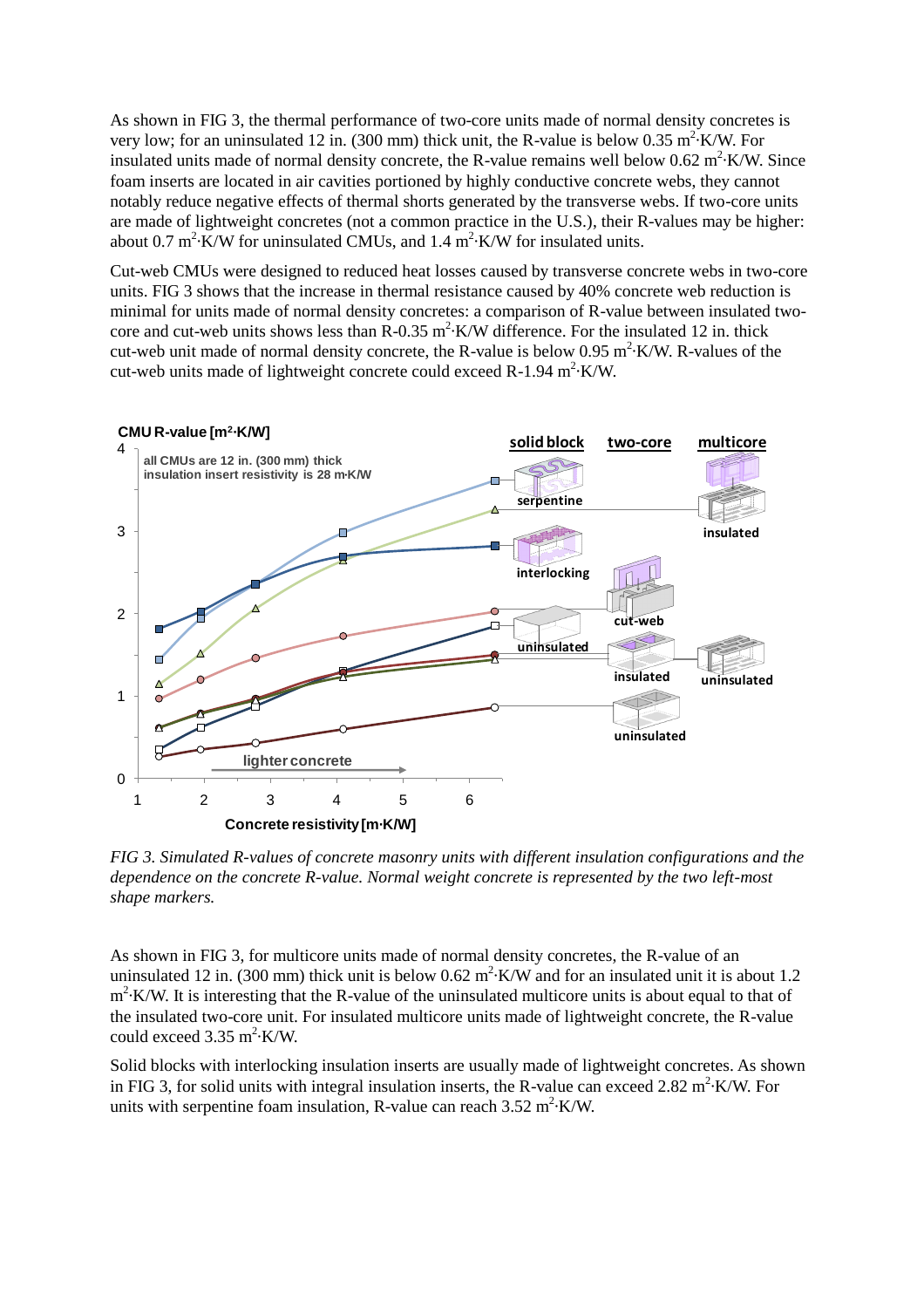Note that all R-values presented above account only for the blocks themselves and do not account for mortar or grout. The mortar joint area usually covers 4-10% of the total wall area. These joints may generate additional wall heat losses in masonry walls. FIG 4 shows a detailed computer model of three uninsulated two-core CMUs connected together with mortar joints. The areas where isotherms are not perpendicular to the direction of bulk heat flow indicate intense thermal bridging. In the case of two-core CMUs made of normal density concrete, the mortar effect is negligible since thermal conductivities of mortar and block concrete are almost the same. In the case of lightweight concrete, the thermal effect of mortar is more significant – the R-value reduction can exceed 12% for two-core units.



*FIG 4. Effect of mortar on thermal bridging heat flow.*

### **3. Insulation Thermal Efficiency**

Foam insulation inserts add significant cost to CMUs, so using insulation effectively is important. There are many types and shapes of interstitial insulation inserts. By studying the relative thermal efficiency *TE* of insulation materials within CMUs, one can learn how to design highly insulating CMUs that use less insulation material. This can help to optimize concrete and masonry system cost.

When the nominal R-value of used insulation is compared to the increase of wall R-value caused by this insulation, the actual increase of the wall R-value is often significantly lower (Kosny and Christian 1993; Kosny and Syed 2004). Unintended thermal bridges can produce significant heat losses, resulting in ineffective usage of the insulation material.

The method of estimating *TE* value is based on R-value comparison of insulated  $(R<sub>i</sub>)$  and uninsulated  $(R<sub>u</sub>)$  masonry units - each having the same face area  $F<sub>u</sub>$ . The equivalent R-value of the insulation inserts  $(R_e)$  can be calculated for the layer of insulation material having the same face surface area  $A_f$  (m<sup>2</sup>) as the CMU under consideration, and containing the same volume  $V_{ins}$  (m<sup>3</sup>) which is used to insulate this CMU. *TE* may be expressed by the following equation: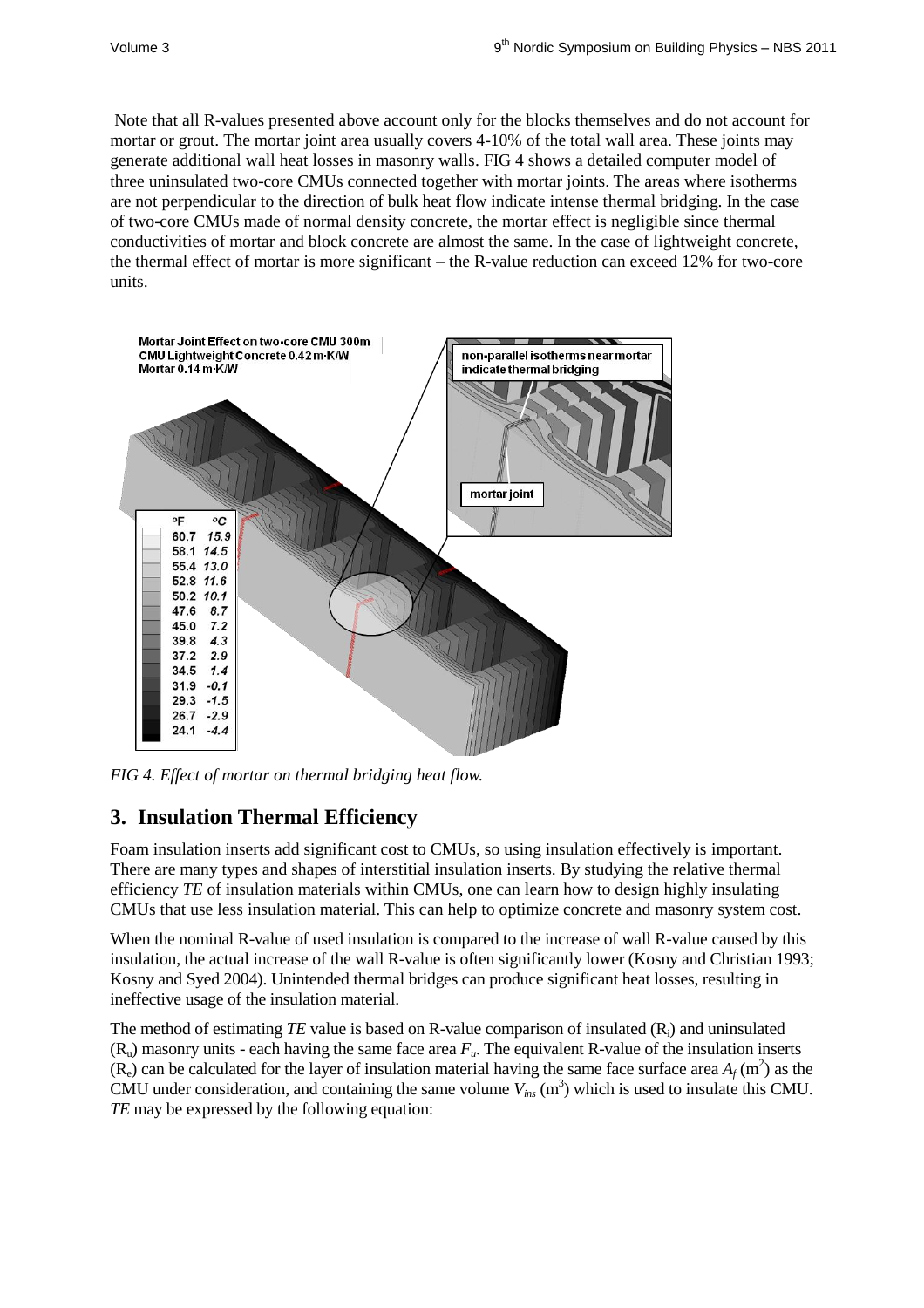$$
TE = \frac{R_i - R_u}{R_e} \times 100\%
$$
\n<sup>(1)</sup>

Where  $R_i$  R-value of insulated CMU,<br> $R_u$  R-value of uninsulated CM

- *R<sup>u</sup>* R-value of uninsulated CMU, and
- *R<sup>e</sup>* R-value of insulation material alone, configured in one uninterrupted layer.

To calculate equivalent thickness de of thermal insulation used in CMU, the insulation volume *Vins* is divided by the face surface area  $A_f$  of the CMU. Equivalent thickness  $d_e$  (m) can be expressed as follows:

$$
d_e = \frac{V_{ins}}{A_f} \tag{2}
$$

Equivalent R-value of the consumed insulation material Re is:

 $R_e = r_i \times d_e$ (3)

where  $r_i$  is the thermal resistivity of the insulation material.

The *TE* of the insulation material depends on the CMU shape and concrete R-Value, as shown in FIG 5. For all CMUs, the insulation was more effective for lightweight concrete than for normal weight concrete, and in some cases more than twice as high. For most insulated blocks made of lightweight concrete (except insulated multicore CMUs), the *TE* can reach 60-90%. Solid block CMUs with interlocking insulation had the highest effectiveness, ranging from about 70-90%. The serpentine-insulated solid block CMU and both insulated two-core CMUs showed medium effectiveness ranging from about 30-80%. Multicore CMU insulation was very ineffective ranging from only 20-60%. Filling multiple discontinuous air cavities with insulation is less effective because the air cavities provide a moderate base insulating value.



*FIG 5. Thermal efficiency of insulation in CMUs as a function of concrete thermal resistivity.*

Next, a slightly different method of comparison is presented, where the insulated CMU is compared with a CMU made of the same volume of insulation and concrete, but arranged differently so that the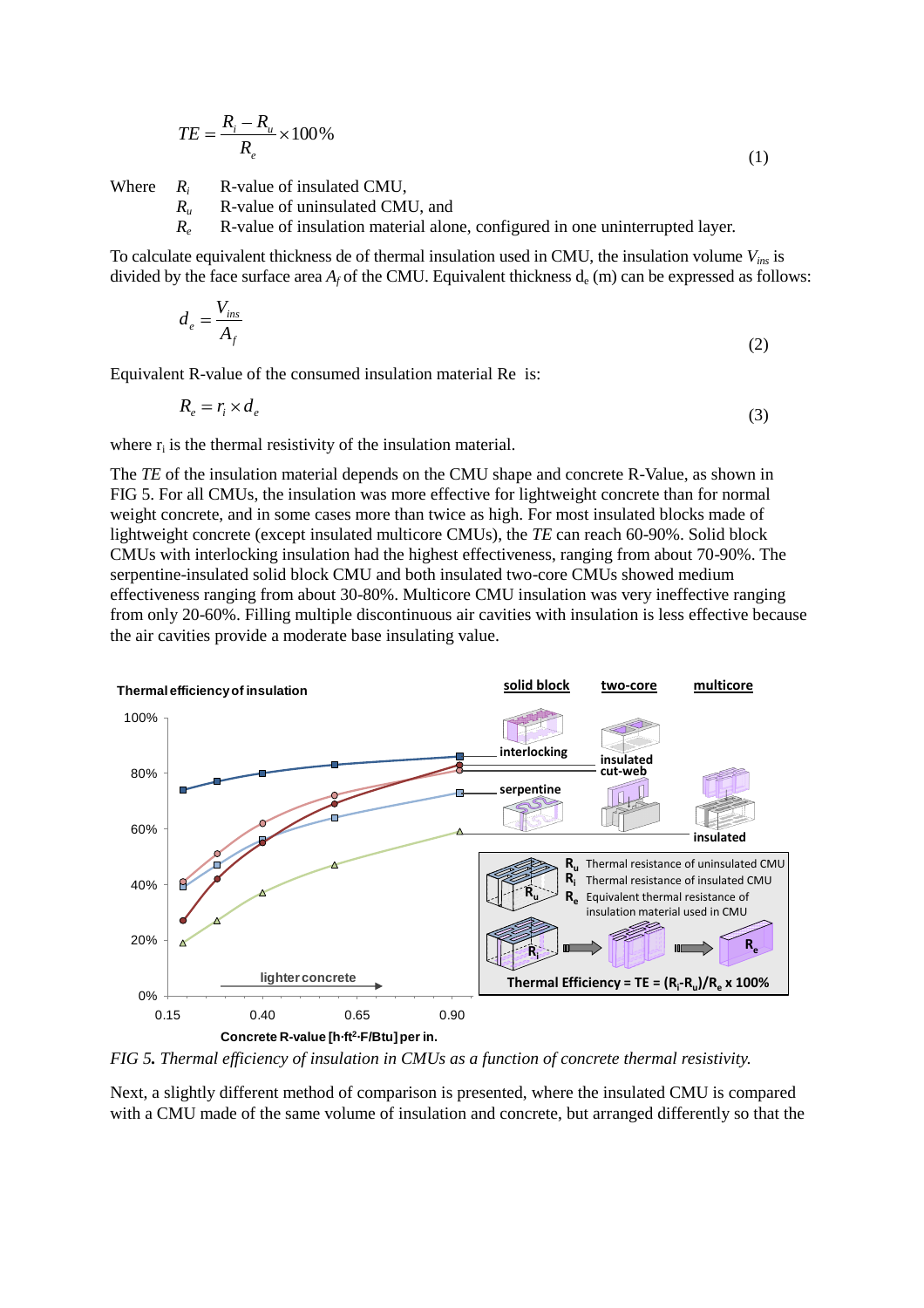concrete and insulation are each continuous layers arranged in series. In this way, the nominal case has no thermal bridges and is a useful benchmark by which to gauge insulating performance. From FIG 6, it is evident that the interlocking CMU performs close to the ideal nominal case, the two-core and cut-web CMUs perform moderately well, while the serpentine and multicore CMUs again are seen to use insulation less effectively.



*FIG 6. Comparison of insulated CMU R-value and nominal R-value. Nominal R-value is that obtained if insulation and concrete were two separate layers and all air gaps removed.*

# **4. Conclusions**

In this study a finite difference computer modeling was utilized to analyze the thermal performance of concrete masonry wall systems. Six basic CMU shapes were considered. The analysis of the thermal performance was performed for a wide range of concrete densities (from normal density concretes to lightweight concretes). The following series of conclusions were developed which may be useful in the future thermal designing of concrete and masonry wall systems:

The R-values of most CMUs produced in Northern America from normal density concretes are very low. The thermal resistance of 12 in. (300 mm) thick uninsulated two-core units made of normal density concretes is below 0.35  $m^2$ ·K/W. For the insulated two-core units, and uninsulated European multicore units, it is less than  $0.70 \text{ m}^2$  K/W. For insulated multicore and cut-web units R-value is below 1.23 m<sup>2</sup>·K/W. The mortar joint area usually covers 4 to 10% of total masonry wall area, and creates additional wall heat losses. For two-core units, R-value reduction caused by mortar can reach 12%.

The use of lightweight concretes in production of CMUs is one of the most effective ways to improve their thermal performance. More complex CMUs made of lightweight concretes and containing interlocking or serpentine foam inserts may have R-values ranging between 2.82 and 3.52 m<sup>2</sup> K/W. The thermal efficiency *TE* of the insulation material in two-core, cut-web, and multicore units made of normal density concretes varies only between 20 and 40%. This shows that 60 to 80% of the used thermal insulation does not generate any increase of the wall R-value, indicating poor use of insulation material. The results of this study show that an application of lightweight concretes in production of masonry units may help in increasing insulation *TE*, which can reach 90% for blocks made of lightweight concretes.